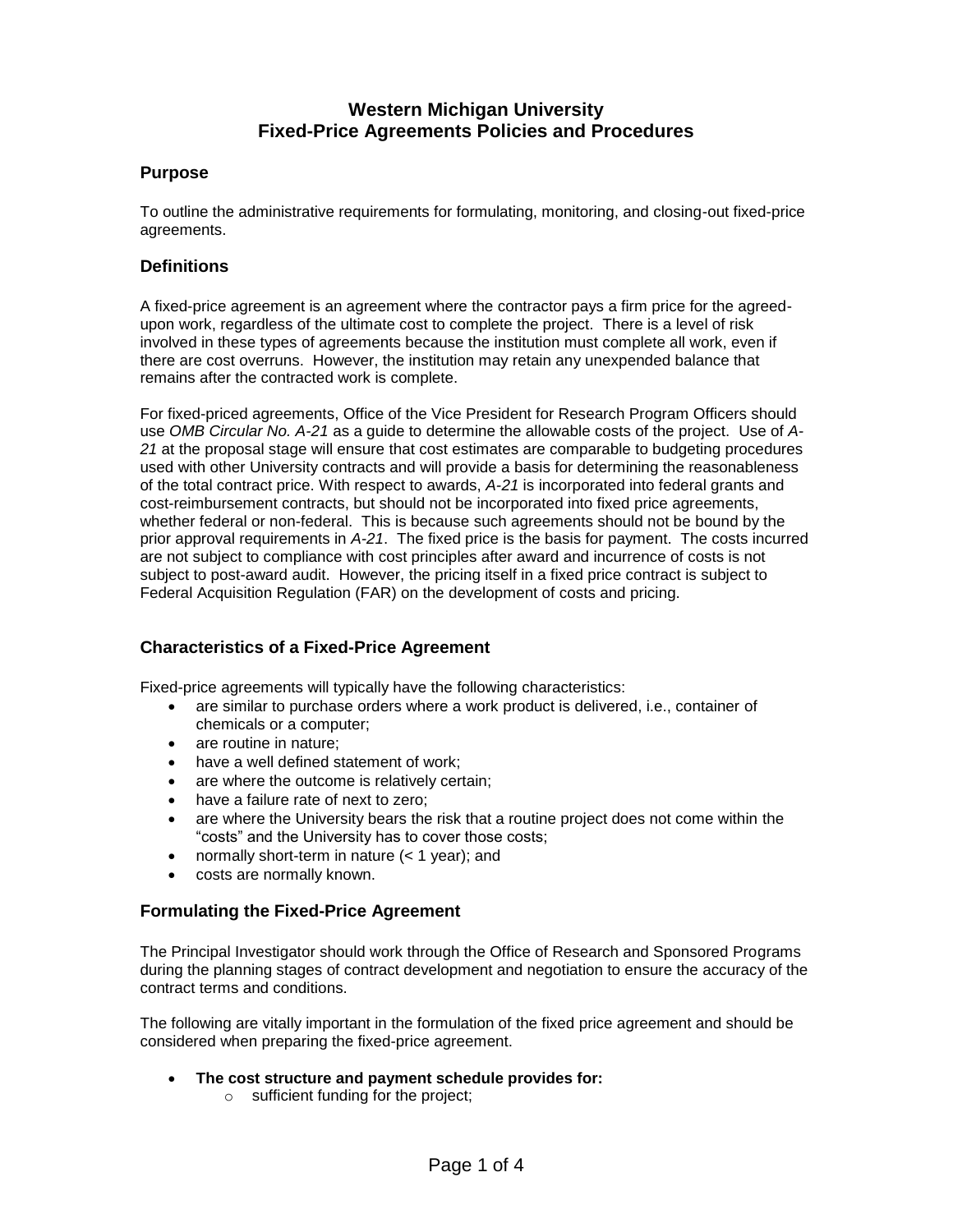- o careful planning and timing of receipt of funds;
- o use of simple and clear wording in compensation clause; no room for interpretation; and
- o sufficient cash flow to keep the project on track.
- **The scope of work and schedule of deliverables/outcomes should:**
	- o not make promises the Principal Investigator can't deliver;
	- $\circ$  refrain from guaranteeing certain results and use language such as "best efforts";
	- $\circ$  avoid ambiguous language be specific about the outcomes anticipated;
	- o not agree to deadlines that the Principal Investigator or the University Business offices cannot live up to; and
	- o avoid agreeing to the submission of financial reports.
- **Fixed-price agreements** 
	- o do not typically require a submission of an itemized budget to the sponsor, however for internal monitoring an itemized budget is required; and
	- $\circ$  do carry F&A costs consistent with the University's rate policy on F&A cost.

## **Monitoring the Fixed-Price Agreement**

It is the responsibility of the Principal Investigator to properly monitor the timing of tasks, deliverables, and final reporting of results. Most fixed-price agreements include a clause or special terms section regarding the submission and/or acceptance of a final report or product. This is usually tied to the final payment. If the terms are not met as provided by this section, then fixed-price or not, the institution has violated the agreement and total cost reimbursement may not be forth coming. **If a liability is incurred for late submission or any violation of the contract terms then the responsible unit will reimburse the appropriate account for the disallowance.** Therefore, it is vitally important that all parties comply with the conditions set-forth in the fixed-price agreement.

## **Closing Out the Fixed Price Agreement**

To close out a fixed-price agreement all project activity must be completed. This includes:

- the completion of all deliverables required under the fixed-price agreement;
- all costs in fulfilling the requirements of the award have been charged to the account;
- the receipt of full payment from the sponsor; and
- the F&A costs have been recovered at the University's **current federally negotiated rate** to the extent funds are available.

Upon project completion, both residual and deficit balances must be transferred to a non-restricted fund account.

#### *Residual Balances*

If there is a residual balance in the fixed-price account, the balance will be transferred to the Principal Investigators F&A account.

#### *Cost Overruns*

If there is a cost overrun in the fixed-price account the amount must be covered by the department and/or Principal Investigator.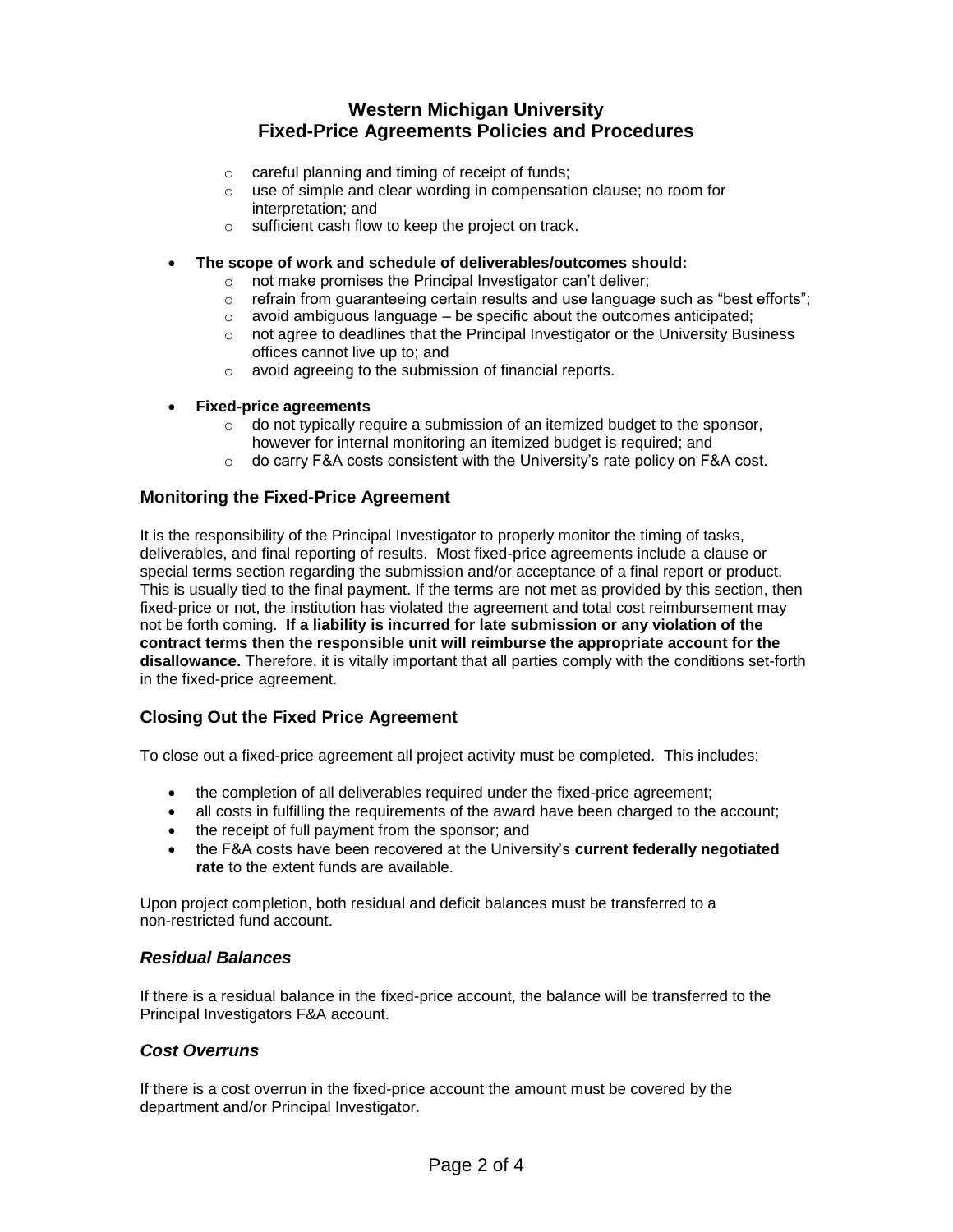# *Non-Receipt of Sponsor Funds*

If the sponsor does not pay in full, the department and/or Principal Investigator must cover the deficit amount.

# **Sources of Other Pertinent University Policies**

- **[WMU's Guidelines on Recovery of Facilities and Administrative \(F&A\) Costs](http://www.wmich.edu/research/fa-guide2003.html)**
- **[WMU's Guidelines on Types of External Funding](http://www.obf.wmich.edu/grants-contracts/docs/Types%20of%20External%20Funding.pdf)**